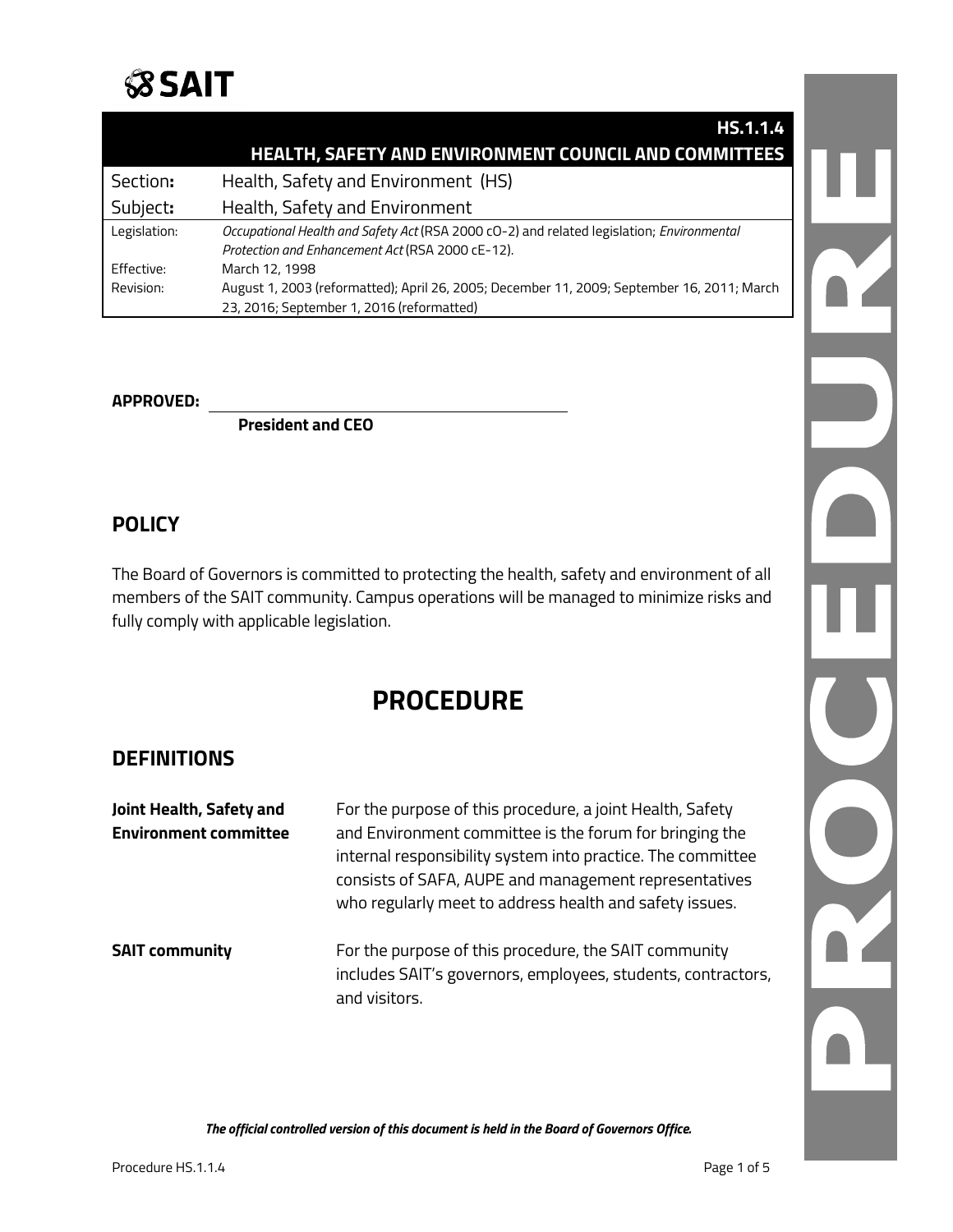

### **PROCEDURE**

#### **A. SAIT Health, Safety and Environment (HSE) Council**

#### 1. Mandate

- a) The SAIT Health, Safety and Environment (HSE) Council complements SAIT's Health, Safety and Environment Management System (HSEMS), administered through the HSE committees, by:
	- i) Enabling the implementation and auditing of all elements required for a Certificate of Recognition;
	- ii) Ensuring that recommendations generated from required corrective actions that cannot be addressed at school/department levels are followed through and addressed;
	- iii) Ensuring that the goals and objectives in the HSEMS and associated programs are measured to provide continuous improvement;
	- iv) Helping to communicate the goals of the HSEMS to members of the SAIT community;
	- v) Providing feedback to the appropriate members of the SAIT community;
	- vi) Providing leadership by example in safe work practices; and
	- vii) Recommending to the president and CEO, through the vice president responsible for health and safety, changes and improvements to the HSEMS.
- b) Council reports to the vice president responsible for health and safety, who will review and approve its Terms of Reference.
- c) HSE will provide guidelines, assistance and information to HSE Council in its creation of an effective Terms of Reference.
- d) HSE Council will review statistical summaries of recorded incidents including completed incident reports, health treatment services, medical aids, near misses and first aid reports.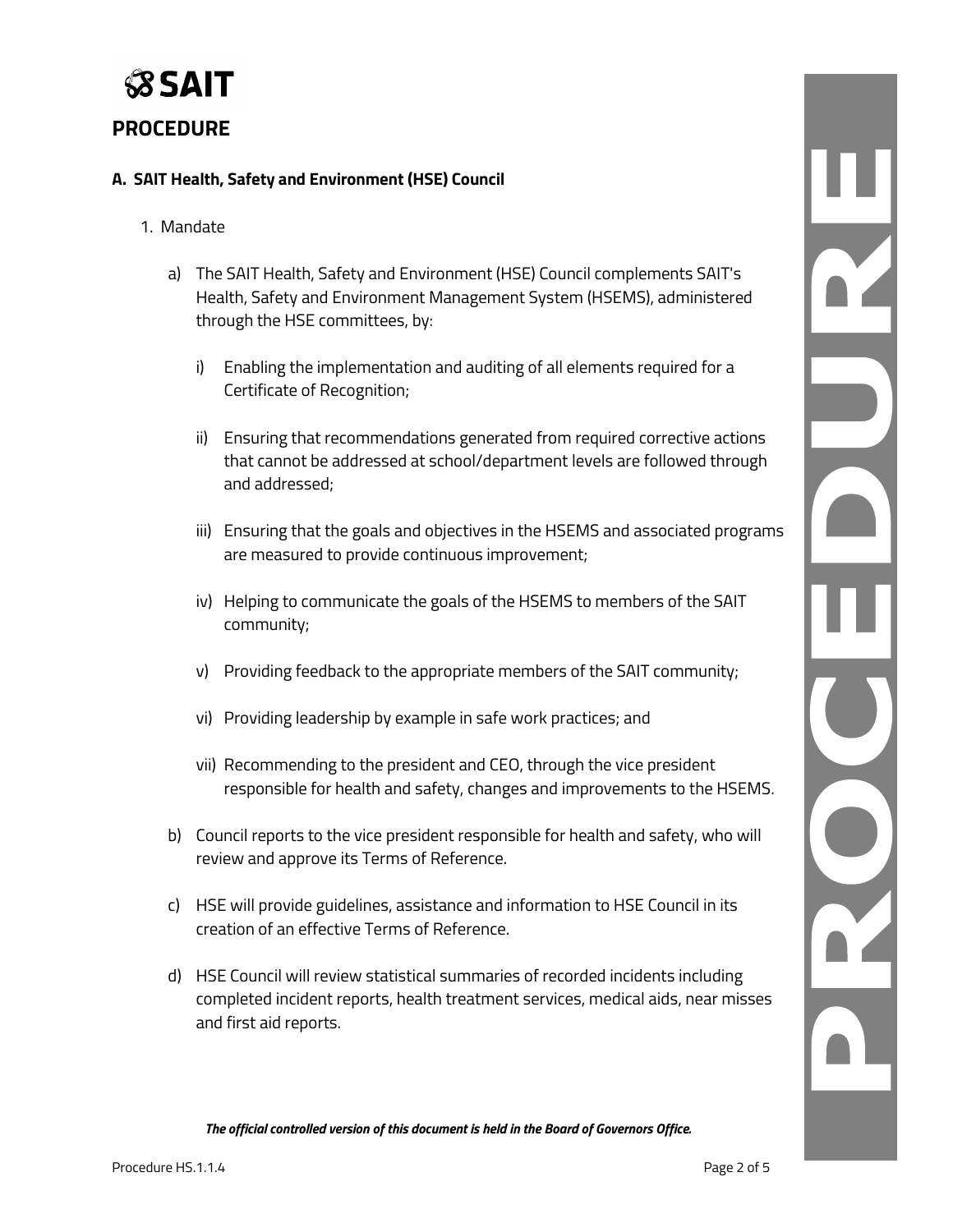

- e) HSE Council will review and recommend action to the vice president responsible for health and safety with regard to any health, safety or environment issues which are not resolved at a school/department level.
- 2. Membership and Structure
	- a) HSE Council will consist of nine SAIT individuals, as follows:
		- i) One non-management employee appointed by AUPE Local 039;
		- ii) One non-management employee appointed by the Administrative, Professional and Technical (APT) group;
		- iii) President or appointed representative of the SAIT Students' Association (SAITSA);
		- iv) Three management employees appointed by SAIT's president and CEO or delegate; and
		- v) Three non-management employees appointed by the SAIT Academic Faculty Association (SAFA);
	- b) Ex officio resource members will include, but not be limited to, one representative from HSE, one representative from SAIT's Health Clinic and one representative from the Facilities Management department.
	- c) The vice president responsible for health and safety will appoint one member from HSE Council as its chair. The council will select the vice-chair, who must be a non-management representative, from the membership. The process for vicechair selection is set out in the Terms of Reference.
	- d) HSE Council will have a recording secretary, who may be additional to the council or a current member.
	- e) HSE Council members will be appointed for a minimum two-year term of office, with the exception of the SAITSA president (who may change each year as a result of the annual student elections). The maximum term will depend on school/department and HSE Council requirements. Appointments will be staggered to ensure committee continuity.

#### 3. Meetings

*The official controlled version of this document is held in the Board of Governors Office.* a) HSE Council will meet on a monthly basis.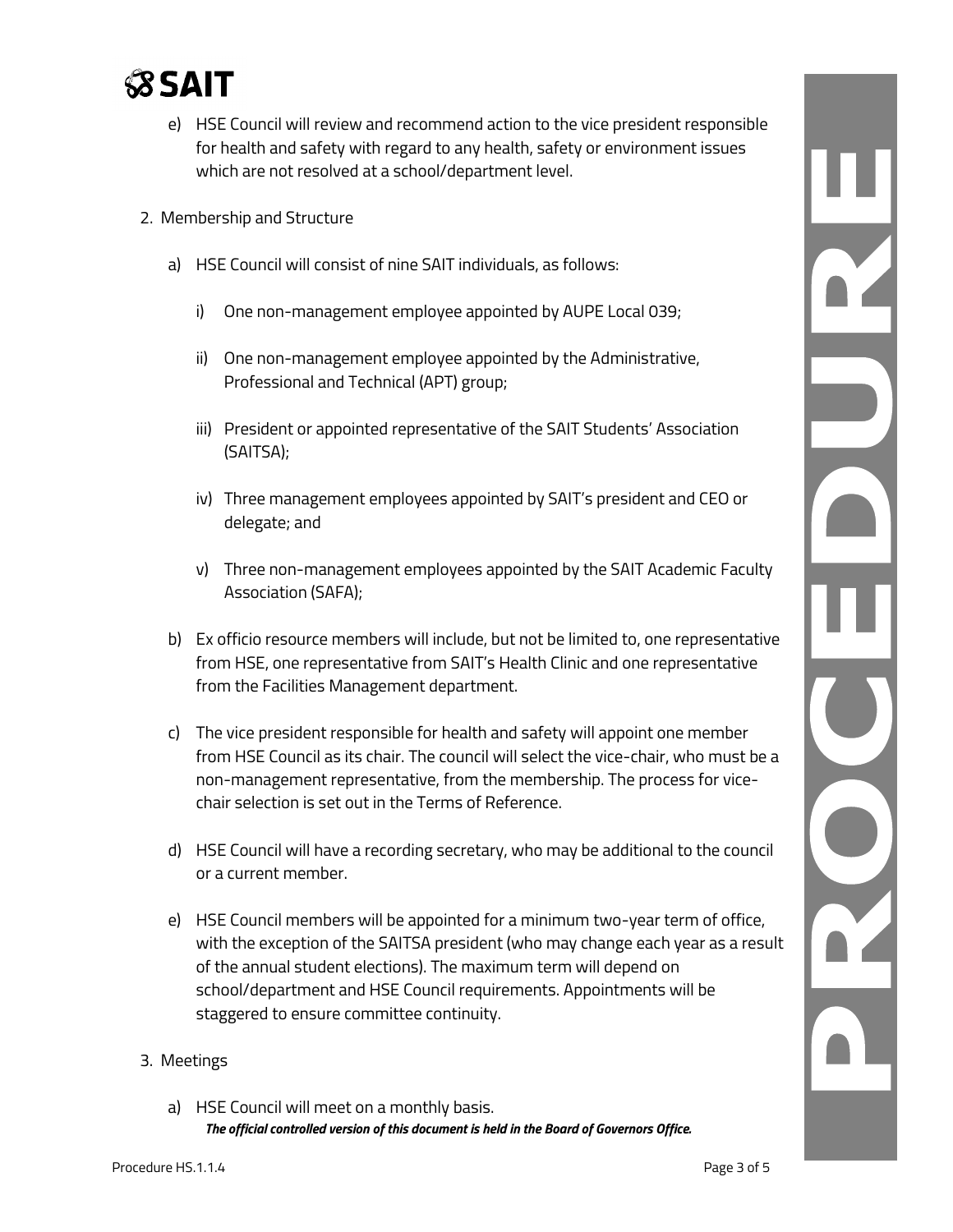

- b) Agenda items must be forwarded to the chair at least one week before the scheduled meeting. The recording secretary and the chair will prepare the agenda and distribute it to HSE Council members before the meeting.
- c) Draft meeting minutes will be recorded and distributed to HSE Council members no later than two weeks after the meeting. Minutes will be communicated throughout the workplace, as set out in the Terms of Reference.
- d) The chair will make recommendations in writing to the vice president responsible for health and safety.

#### **B. School/Department Joint Health, Safety and Environment Committees**

- 1. Mandate
	- a) Every SAIT school/department will have a Health, Safety and Environment (JHSE) committee reporting to its dean, director or designate.
	- b) The HSE committees complement SAIT's Health, Safety and Environment Management System (HSEMS) by:
		- i) Conducting incident investigations as required. In the event of a serious incident involving lost time or that requires immediate reporting to the Alberta government, HSE shall be notified and will assist with the investigation;
		- ii) Making recommendations to the respective dean, director or designate as appropriate, with regard to changes to school/department health, safety and environmental procedures and practices, as per the Terms of Reference; and
		- iii) Reviewing changes in programs and procedures which may have an impact on the health and safety of members of the SAIT community or which may have an environmental impact.
- 2. Membership and Structure
	- a) HSE committees will usually consist of a minimum of one employee from each section in the school/department. If a school/department has many sections which perform similar functions, it is acceptable to have reduced representation. If there is only one section in the school/department, the committee will consist of